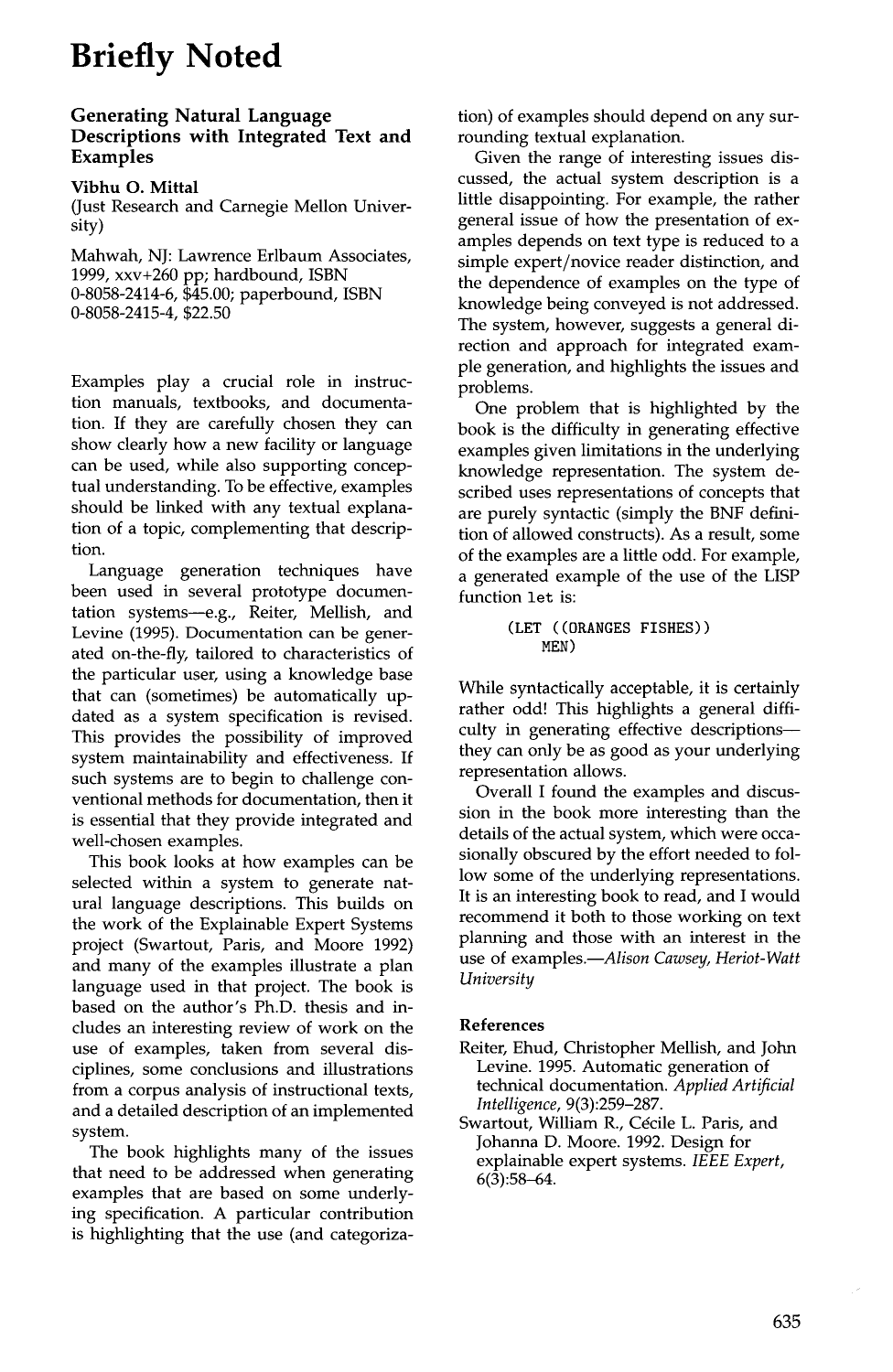# **Corpus Linguistics: Investigating Language Structure and Use**

# **Douglas Biber, Susan Conrad, and Randi Reppen**

(Northern Arizona University, Iowa State University, and Northern Arizona University)

Cambridge University Press (Cambridge approaches to linguistics, edited by Jean Aitchison), 1998,  $\bar{x}$ +300 pp; hardbound, ISBN 0-521-49622-5, \$59.95; paperbound, ISBN 0-521-49957-7, \$19.95

This book provides fairly detailed analyses of two research questions in corpus linguistics. The first half discusses how a concordance, simple counting programs, and a corpus can be used to identify differences in the rate of occurrence of a linguistic feature across different registers or conditioned on another linguistic feature. The second, technically more elaborate, half discusses factor analysis as a means for combining such counts across multiple features and arriving at more concise descriptors of differences across registers. Both questions are rephrased several times in different forms, involving lexical, syntactic, or discourse features and contrasts between speech and written text, between native and ESL speakers, and across different types of scientific writings, to name a few. In each case, the methodology behind corpus selection, feature identification, calculation of the results with a computer, manual editing, and interpretation of the results is explained in sufficient detail. There is a collection of highly readable, if somewhat short, essays on methodological issues at the end of the book; these range from corpus design to tagging to (very briefly) statistical interpretation. There is also a substantial bibliography on the subject (up to 1996).

The book appears to be aimed at undergraduates in linguistics with no experience of corpus linguistics; even moderately technical linguistic terms are explained upon first mention. It will also be useful to those theoretical linguists who have managed to remain unaware of quantitative methods during the past ten years. Each analysis is presented very clearly, and can be replicated by the reader (the authors provide an extensive list of easily accessible corpora and concordancing tools), enhancing the book's value for the classroom. The authors make a particular effort to avoid intimidating the reader with computer terminology or program listings; not a single line of code appears in the book.

However, the book's scope is narrow. The reader familiar with Biber's earlier work and that of his students learns little new--the methodology is substantially the same as in Biber's earlier *Variation across Speech and Writing* (1988) and almost all experimental results have been published before. There is no discussion of predictive methods or of statistical models of language, both of which this reviewer would consider appropriate for a volume titled "Corpus Linguistics." Even in the area that the book does cover, several important issues receive inadequate treatment. There is only brief discussion and no detailed calculations of statistical tests of significance, so the (presumably inexperienced) reader has no means of deciding when the corpus and the feature counts are large enough. Even though factor analysis is the centerpiece of the second half of the book, there is no explanation of how the factors and their loadings might be obtained in practice. These omissions become more apparent because of the book's one shortcoming in presentation: although the authors are lucid, they tend to be repetitive as they detail only superficially dissimilar studies. The reader tends to search for nonexistent differences in methodology, and, after a few sections, is tempted to jump to the study's results and summary, which do make for interesting reading.

This book could be used as part of the curriculum for an introductory corpus linguistics class, especially for students with a humanities background. But it will probably provide only for a portion of a semester, and will not give by itself a sufficiently wellrounded perspective in corpus linguisticsdon't throw out your copy of Mosteller and Wallace *yet.--Vasileios Hatzivassiloglou, Columbia University* 

# **References**

- Biber, Douglas. 1988. *Variation across Speech and Writing.* Cambridge University Press.
- Mosteller, Frederick and David L. Wallace. 1984. *Applied Bayesian and Classical Inference: The Case of The Federalist Papers.*  (Second edition of *Inference and Disputed Authorship: The Federalist* [1964]). Springer-Verlag, New York.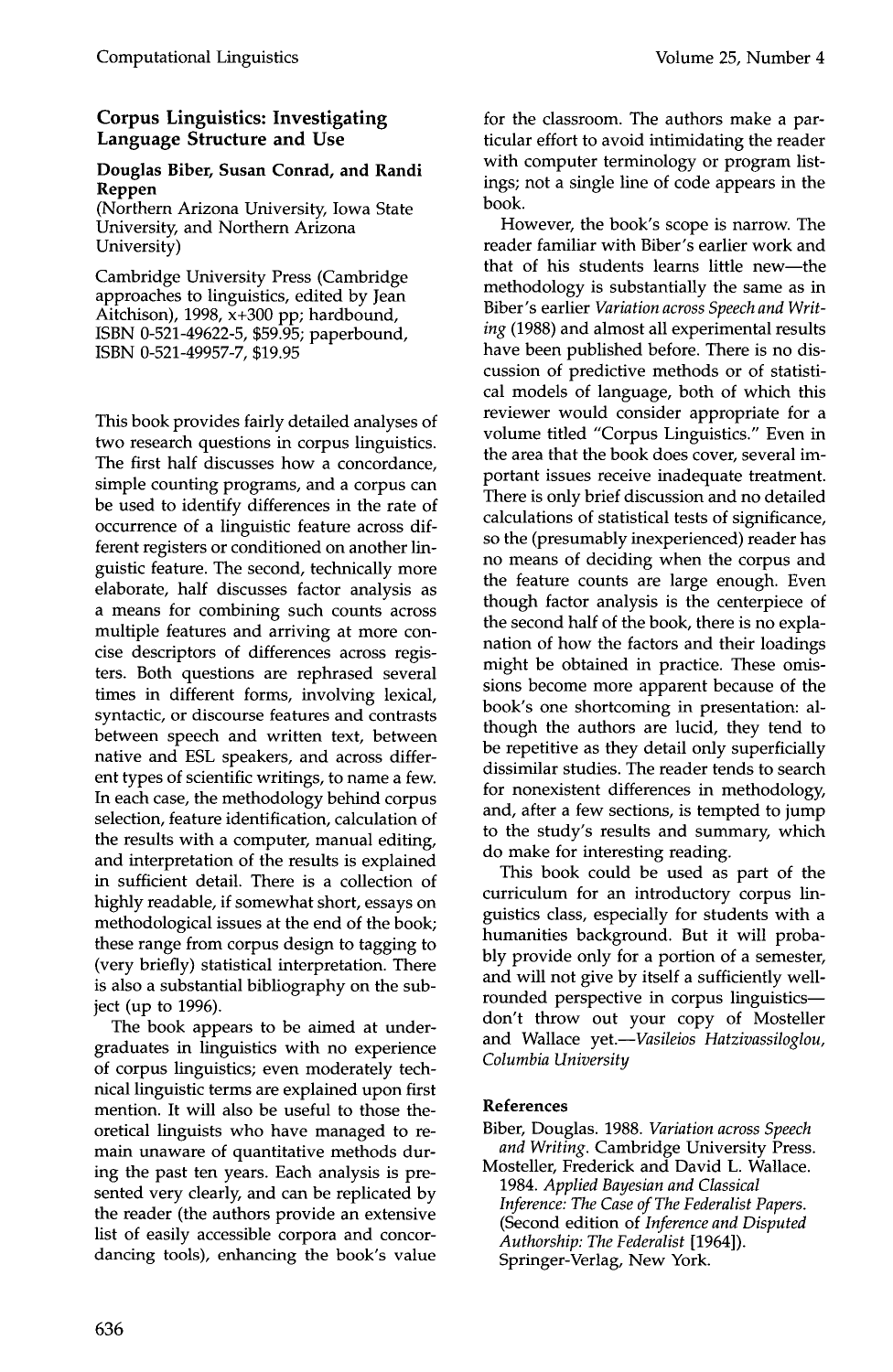# **Lexical Relations**

#### **Jean-Pierre Koenig**

(State University of New York at Buffalo)

Stanford: CSLI Publications (Stanford monographs in linguistics), 1999, x+213pp; distributed by Cambridge University Press; hardbound ISBN 1-57586-177-1, \$49.95; paperbound, ISBN 1-57586-178-3, \$18.95

"Recent work in syntax .has shown that much of a language's behavior stems from the information structure associated with its words. The thrust of this book is to provide a model of lexical relations which reconciles the lexicon's idiosyncratic and productive aspects. Building on work in Headdriven Phrase-Structure Grammar, an organization of lexical knowledge-called the Type Underspecified Hierarchical Lexicon--is proposed, through which partial regularities, medium-size generalization, and truly productive processes receive a unified model. Its basic thesis is that all lexical relations reduce to categorization (the membership of the two related lexemes in a common category) and that category intersection is the only mechanism needed to model lexical processes provided lexical items can be stored partially underspecified as to their category membership. Aside from the conceptual simplification that results from this move, the book demonstrates that several empirical and theoretical benefits accrue to this architecture; in particular, many salient properties of morphological processes are shown to reduce to inherent, formal properties of the organization of the lexicon."-From the publisher's an*nouncement* 

## **Semantics and Syntax in Lexical Functional Grammar: The Resource Logic Approach**

**Mary Dalrymple (editor)**  (Xerox Palo Alto Research Center)

Cambridge, MA: The MIT Press (Language, speech, and communication series), x+399 pp; hardbound, ISBN 0-262-04171-5, \$40.00

"A new, deductive approach to the syntaxsemantics interface integrates two mature and successful lines of research: logical deduction for semantic composition and the Lexical Functional Grammar (LFG) approach to the analysis of linguistic structure. It is often referred to as the 'glue' approach because of the role of logic in gluing meanings together.

"The glue approach has attracted significant attention from, among others, logicians working in the relatively new and active field of linear logic; linguists interested in a novel deductive approach to the interface between syntax and semantics within a nontransformational, constraint-based syntactic framework; and computational linguists and computer scientists interested in an approach to semantic composition that is grounded in a conceptually simple but powerful computational framework.

"This introduction to and overview of the new approach is the first book to bring together the research of the major contributors to the *field.'--From the publisher's announcement* 

# **Evaluation of the Linguistic Performance of Machine Translation Systems: Proceedings of the [Workshop at] Konvens '98 in Bonn**

**Rita Niibel and Uta Seewald-Heeg (editors)** 

(Universitat des Saarlandes and Universität Hannover)

St. Augustin, Germany: Gardez! Verlag (Sprachwissenschaft, Computerlinguistik und neue Medien, edited by Nico Weber, volume 2), 1998, 178 pp; paperbound, ISBN 3-928624-97-0, DM 49.90

*The contents of the volume are as follows:* 

- "Linguistically oriented evaluation of machine translation" by Rita Nübel and Uta Seewald-Heeg
- "Textsortenspezifische Evaluation maschineller Ubersetzungssysteme am Beispiel von Instruktionstexten" by Uta Seewald-Heeg
- "Phänomenspezifische Evaluierung von maschinellen Ubersetzungssystemen am Beispiel von Koordination" by Rita Nübel
- "Komposita im Internet--- Übersetzungssysteme auf dem Woodway" by Ulrike Ulrich
- "Zur Problematik der maschinellen Übersetzung von Nebensätzen zwischen den